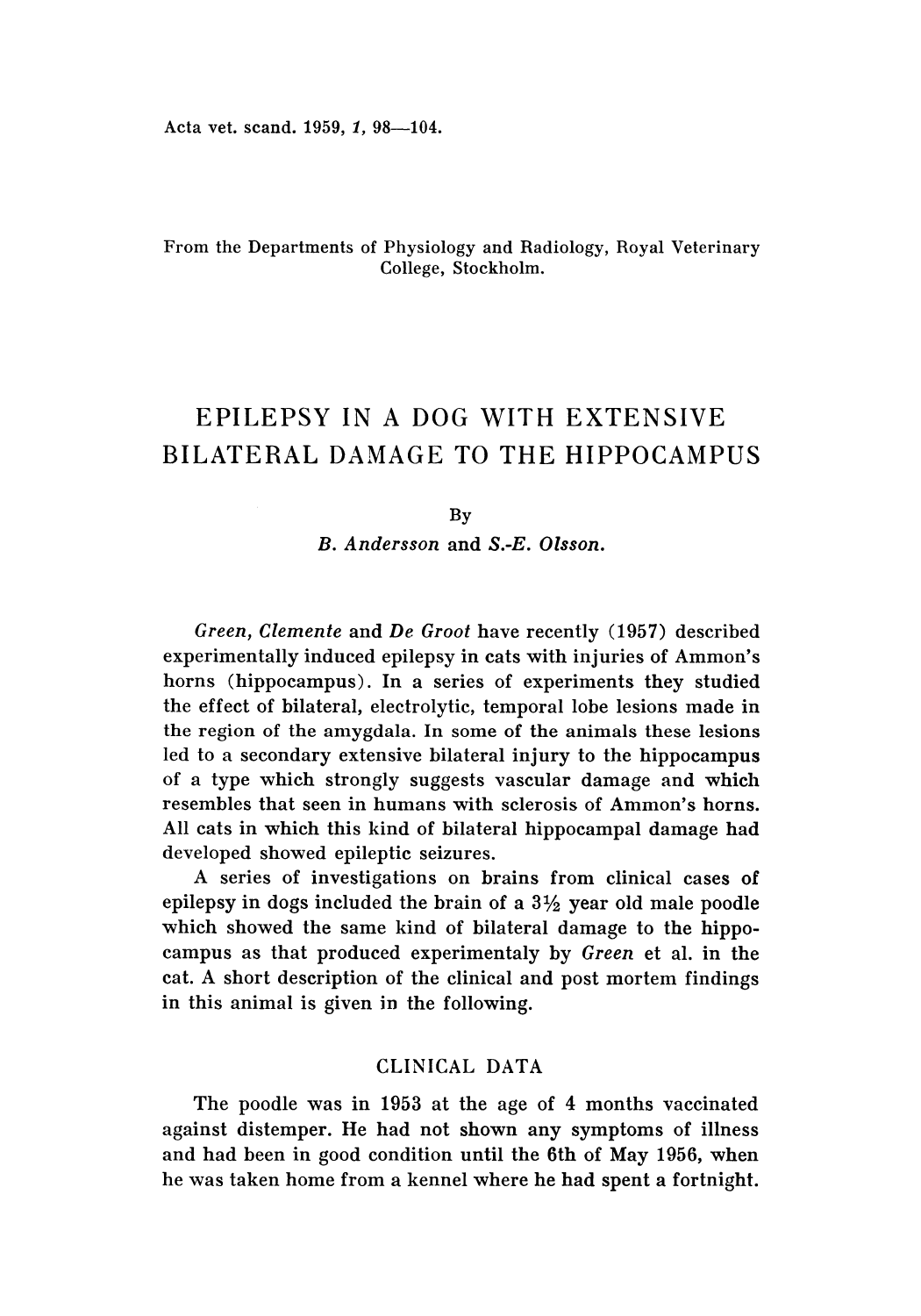The dog had then no appetite and vomited in the evening. Diarrhea appeared the following day and continued until the 9th of May when the condition of the animal suddenly grew worse. He became ataxic, nervous and irritable and within a couple of hours the rectal temperature rose from slightly above normal to  $42.3\degree$  C. The dog was then anaesthetized with nembutal. When he had recovered from the anaesthesia he was still nervous but the rectal temperature had fallen to  $39.4^{\circ}$  C. Two days later no symptoms of illness could be observed and the rectal tempe rature was then back to normal.

After this period of illness the dog remained in good health until towards the end of Sept. when the owner for the first time observed a short period of clonic twitching of the upper lip. From then on such twitching of the upper lip occured more and more often and on Oct. 26th it developed into a full motor fit. After a second fit the following day treatment with phenobarbital (0.1 g/day) was commenced. This treatment caused a temporary arrest of the seizures lasting for three weeks, but then new fits developed. Although the dose of phenobarbital was increased to 0.3 g/day the epileptic seizures continued to appear several times a week and the dog was therefore sacrificed on Dec. 17th 1956. *Characteristics of the seizures:* The first signs of an approaching fit were nervousness and clonic facial twitching, gagging and salivation. Then followed a march of movement from the face to the neck, forelimbs, trunk and hindlimbs. The movements were mainly clonic and lasted for a few minutes. No pronounced drowsiness was observed for any period of time after a fit.

## PATHOLOGICAL FINDINGS

Histological examination revealed that the only part of the brain that showed apparent damage was the hippocampus which on both sides was the site of extensive gliosis, neuronophagia and loss of normal cell pattern. The atrophy of Ammon's horns had led to a marked enlargement of the lateral ventricles. Two transverse sections through the right hippocampus of the diseased dog are shown in Fig. 1 (II a. and II h.) in comparison with the corresponding sections of a normal dog (I a. and I b.). Fig. 2 presents, in a smaller magnification, the complete cross section of the brain corresponding to the section II of Fig. 1. The bilateral involvement of the hippocampus is evident.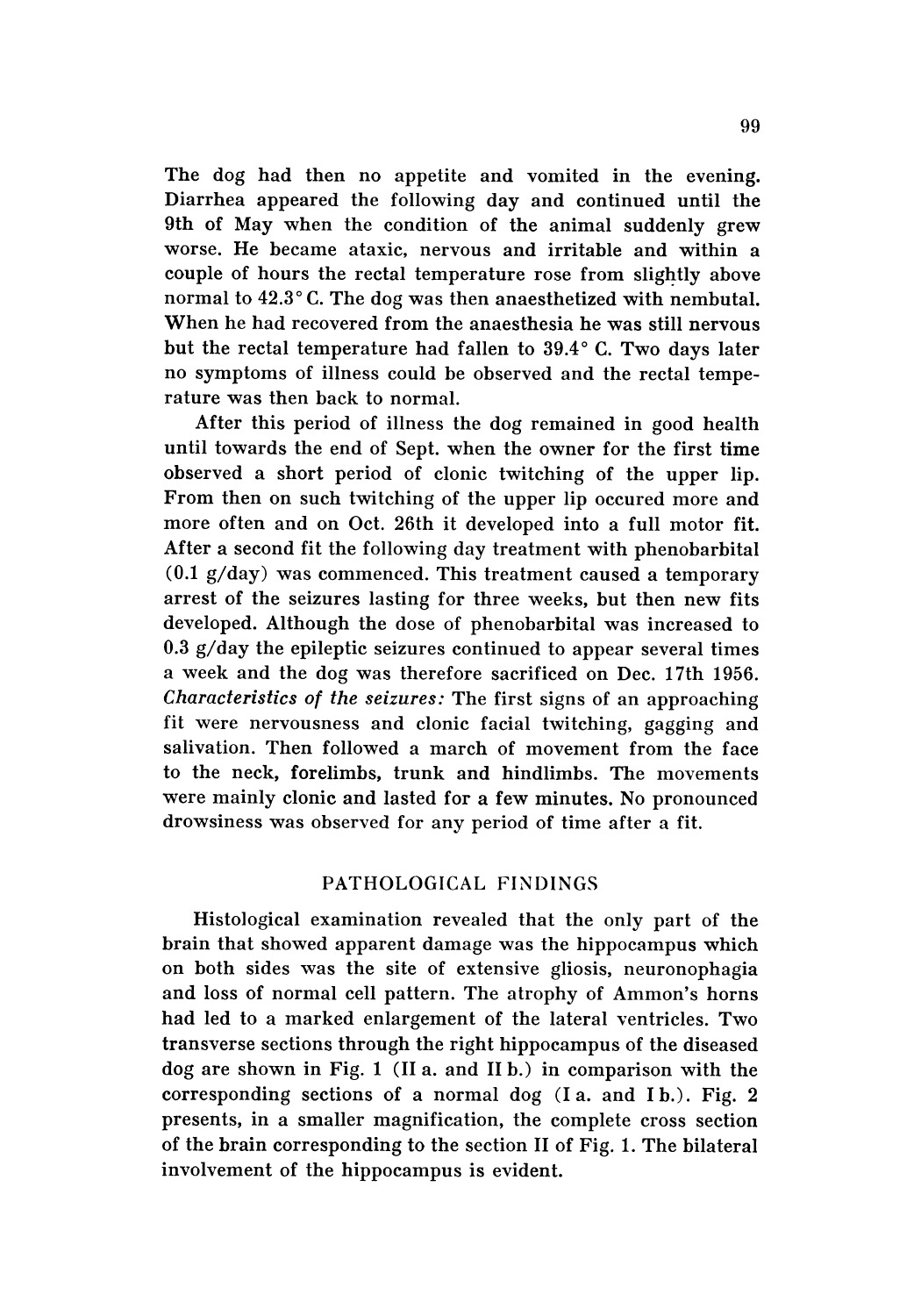

#### Fig. 1.

Two transverse sections through the right hippocampus of a normal dog (I a and I b) compared to the corresponding sections of a  $3\frac{1}{2}$  year old epileptic poodle with extensive bilateral damage to the hippo campus. (II a and II b). Note the almost complete cell loss of the layers of pyramidal cells (Stratum lucidum) and the marked atrophy of the entire hippocampus causing a widening of the lateral ventricle in the diseased animal. (magn.  $6 \times$ ).

S.L. : Stratum lucidum (layer of pyramidal cells).

L.V. : Lateral ventricle.

G.M.: Corpus geniculatum mediale.

Stain: Toluidin blue (Nissl).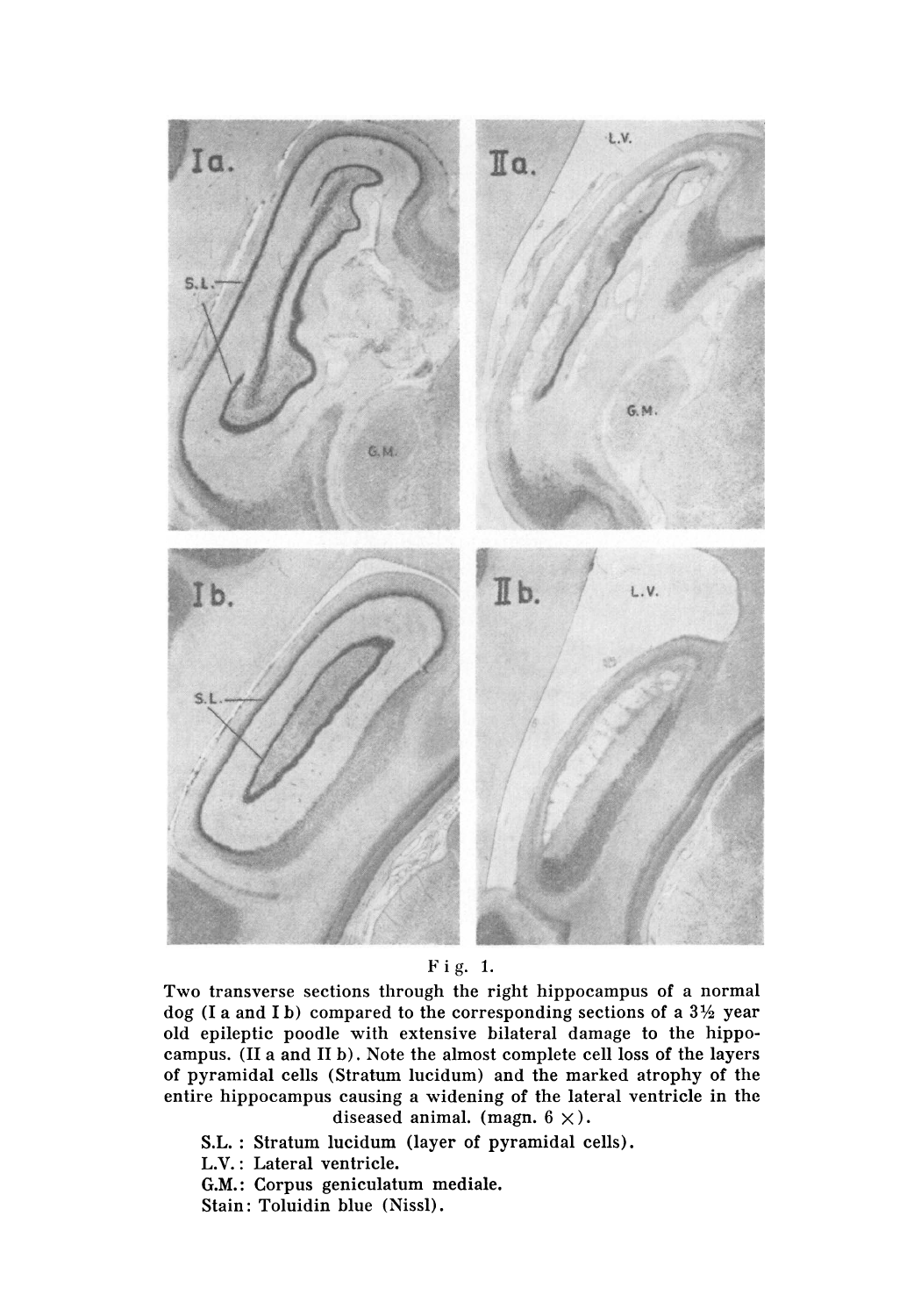

Fig. 2.

A complete cross section through the brain of the diseased dog showing the bilateral involvement of the hippocampal damage. The part of the section which is shown in higher magnification in Fig. 1 (II b) is surrounded by dotted lines. (magn.  $2 \times$ ).

#### DISCUSSION

Light mechanical stimulation as well as electrical stimulation of the hippocampus easily causes generalized electrical discharge in the cerebral hemispheres *(Green* and *Shimamoto,* 1953) . It is therefore not surprising that *Kaada, Jansen* and *Anderson* (1953), *Green* and *Shimamoto* (1953) and others have observed motor fits as a consequence of hippocampal stimulation. Furthermore, some authors have found damage to the hippocampus in an extraordinarily high percentage of cases of temporal lobe epilepsy *(Stauder,* 1936; *Sano* and *Melamud,* 1953). The hippocampus has a precarious blood supply and this is probably the reason why it is easily damaged by anoxemia and carbon monoxide poisoning *(Meyer,* 1926; *Earle, Baldwin* and *Penfield,* 1953).

By examining the brains of the cats in which small electrolytic lesions in the ventro-medial part of the temporal lobe had led to extensive bilateral injury of the Ammon's horns accompanied by epilepsy, *Green* et al. came to the conclusion that a tem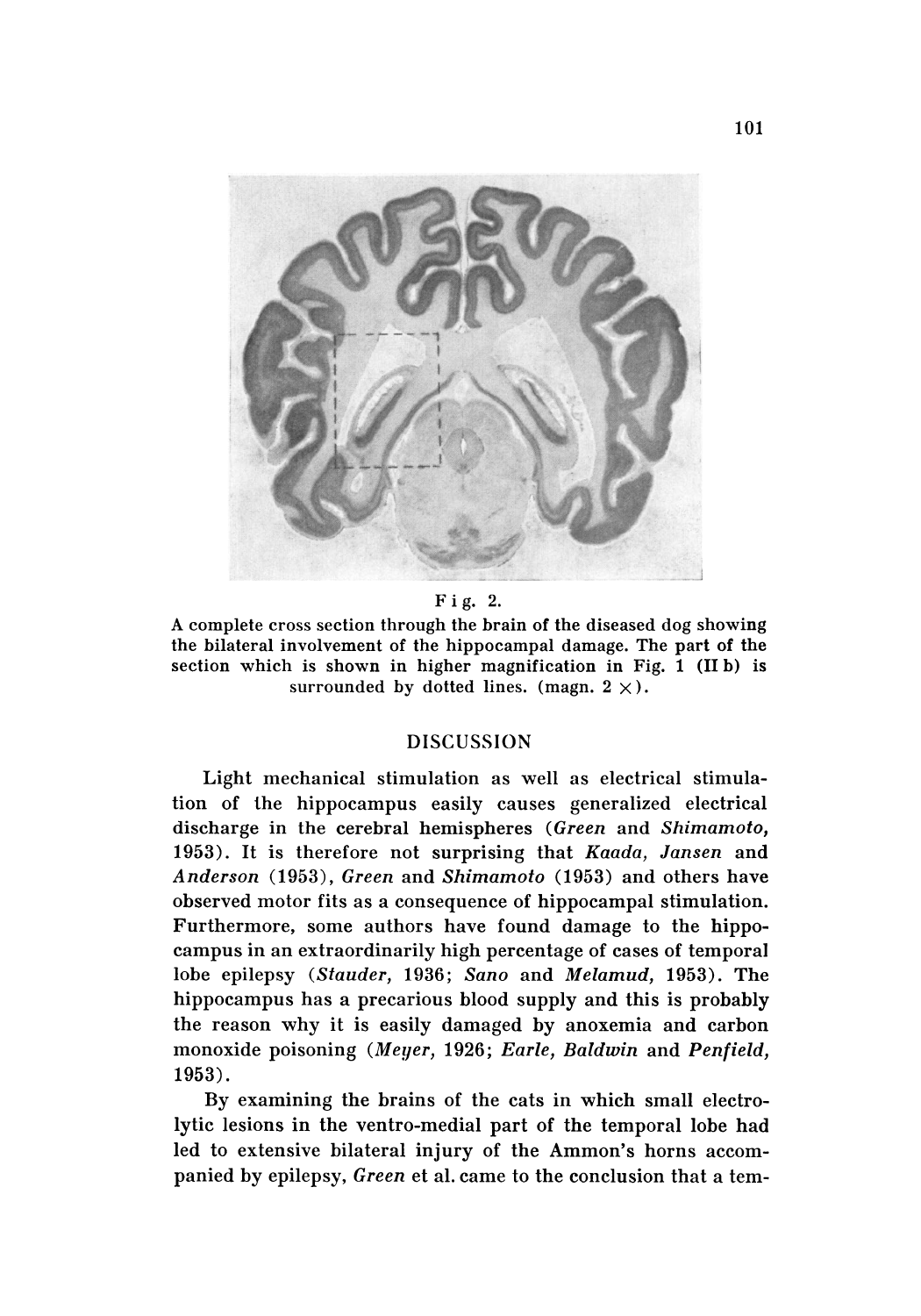porary occlusion of the arterial blood supply of the hippocampus had occurred. In the cat the branches of the anterior choroidal and posterior cerebral arteries which supply the hippocampus with blood run in a groove along the edge of gyrus dentatus thus being quite near the site of the effective electrolytic lesions.

The close similarities between the hippocampal injuries in cats with experimental epilepsy *(Green* et al.) and those in the epileptic poodle might justify the suggestion that also in the latter animal there had, for some time, existed an impairment of the arterial blood supply to the hippocampus. The anamnesis suggests that this might well have happened in the beginning of May 1956, when the dog was ill and showed symptoms of a meningitis, which, judging from the pronounced hyperthermia, involved the base of the brain, and thus easily might have affected the arterial blood supply to the hippocampus.

The cause of this possible meningitis is unknown. The dog had been vaccinated against distemper and the clinical picture seems to be atypical for distemper but this disease must be taken into consideration. Unfortunately the method of examination does not allow the demonstration of any possible inclusion bodies. As mentioned before the present case is one of a number of dogs with epilepsy, the brains of which are subject to study. They have been embedded in celloidin and cut in serial sections of 50 or 100 microns. This procedure has been chosen to make possible a study of the symptomatological consequences of localized brain lesions.

#### **REFERENCES**

*Earle , K. M., Baldwin, M.* & *Penfield, W.:* Arch. Neurol. Psychiat. 1953, 69,27.

*Green,* J. *D., Clemente,* C. *D.* & *De Groot,* J.: Ibidem, 1957, 78, 259.

*Green,* J. *D.* & *Shimamoto, T.:* Ibidem, 1953, *70, 687.*

*Kaada,* B. *R., Jansen,* J., & *Anderson, F.:* Neurology, 1953, 3, 844.

*Meyer, A. :* Z.hr. ges, Neurol. Psychiat. 1926, *100, 201.*

*Sano, K.* & *Melamud, N.:* Arch. Neurol. Psychiat., 1953, *70, 40.*

*Stauder, E. M.:* Arch. Psychiat. Nervenkrankh., 1936, *104, 181.*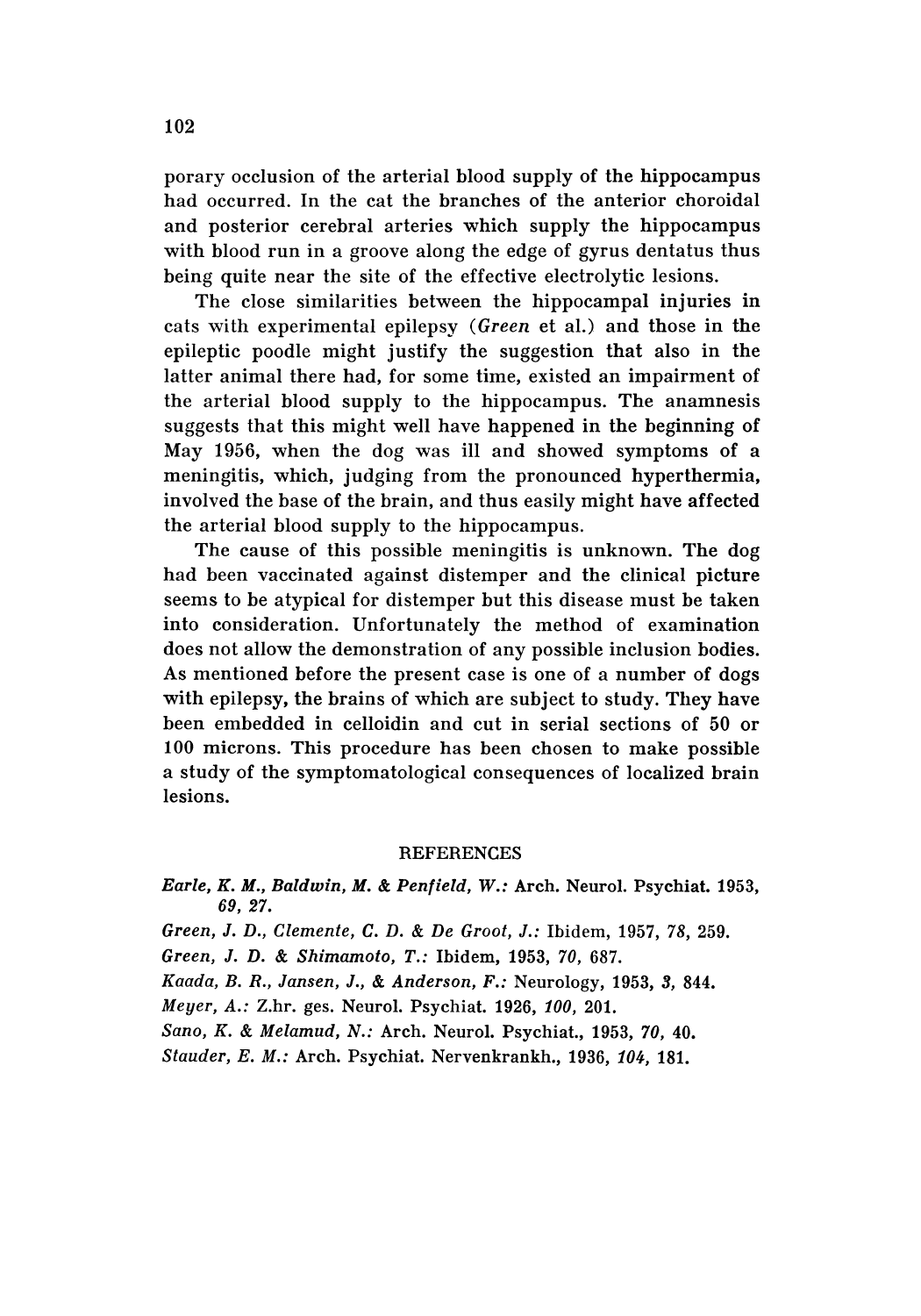#### **SUMMARY**

In May 1956 a  $3\frac{1}{2}$  year old male poodle took ill showing symptoms of meningitis which seemingly involved the base of the brain. Five days later the animal had completely recovered from the acute illness and he remained in apparently good health until five months later when the owner for the first time observed clonic twitching of the upper lip. The lip twitching gradually developed into motor seizures involving the entire body. Treatment with phenobarbital temporarily arrested the seizures, but three weeks later motor fits reappeared and thus the dog was sacrificed in Dec. 1956. An examination of the brain revealed extensive, bilateral hippocampal damage. The possibility that a temporary impairment of the vascular supply to the hippo campus had led to the injury of Ammon's horns and that this injury later on had caused the epilepsy is discussed in the light of the experimental findings of *Green* et al. (1957).

#### ZUSAMMENFASSUNG

### *Epilepsie bei einem Hund mit umfassender, bilateraler Beschiidigung vom Ammonshorn.*

Ein 3½ jähriger männlicher Pudel erkrankte am 6. Mai 1956 mit Symptomen an Meningitis welche wahrscheinlich die Gehirnhaute beim Gehirnbasis umfasste. Fiinf Tage spater war der Hund wieder symptomenfrei. Ende September im selben Jahr beobachtete der Besitzer zum erstenmal vorübergehende Anfälle von Zuckungen an der Oberlippe. Während der folgenden Monaten kamen diese Zuckungen immer ofters zuriick und Ende Oktober entwickelten sie sich in einen epileptischen Anfall. Trotz Behandlung mit Phenobarbital wie derholten sich die Anfiille und das Tier wurde im Dezember 1956 getötet. Eine histologische Untersuchung des Gehirns zeigte eine ausgepriigte und doppelseitige Zellendegeneration im und Atrophie vom Ammonshorn. Die Möglichkeit, dass diese Beschädigung vom Ammonshorn durch eine zufiillige Verschlechterung der Blutversorgung zu diesem Teil des Gehirns entstand und, dass die Epilepsie von dem beschädigten Ammonshorn ausgelöst sei, wird in der Beleuchtung der experimentellen Beobachtungen von *Green* und Mitarb. (1957) disku tiert.

#### SAMMANFATTNING

#### *Epilepsi hos* en *hund med omjaitetuie, bilateral skada* t *Hippocampus.*

En  $3\frac{1}{2}$  år gammal pudelhanne insjuknade den 6:e maj 1956 med symptom på meningit, som av allt att döma omfattade hjärnhinnorna vid hjärnbasen. Fem dagar senare var hunden symptomfri. I slutet av september samma år iakttog ägaren för första gången att hunden hade övergående anfall med ryckningar i överläppen. Under den följande månaden återkom dessa ryckningar allt oftare och i slutet av oktober utvecklades de till ett fullständigt epileptiskt anfall, Sådana